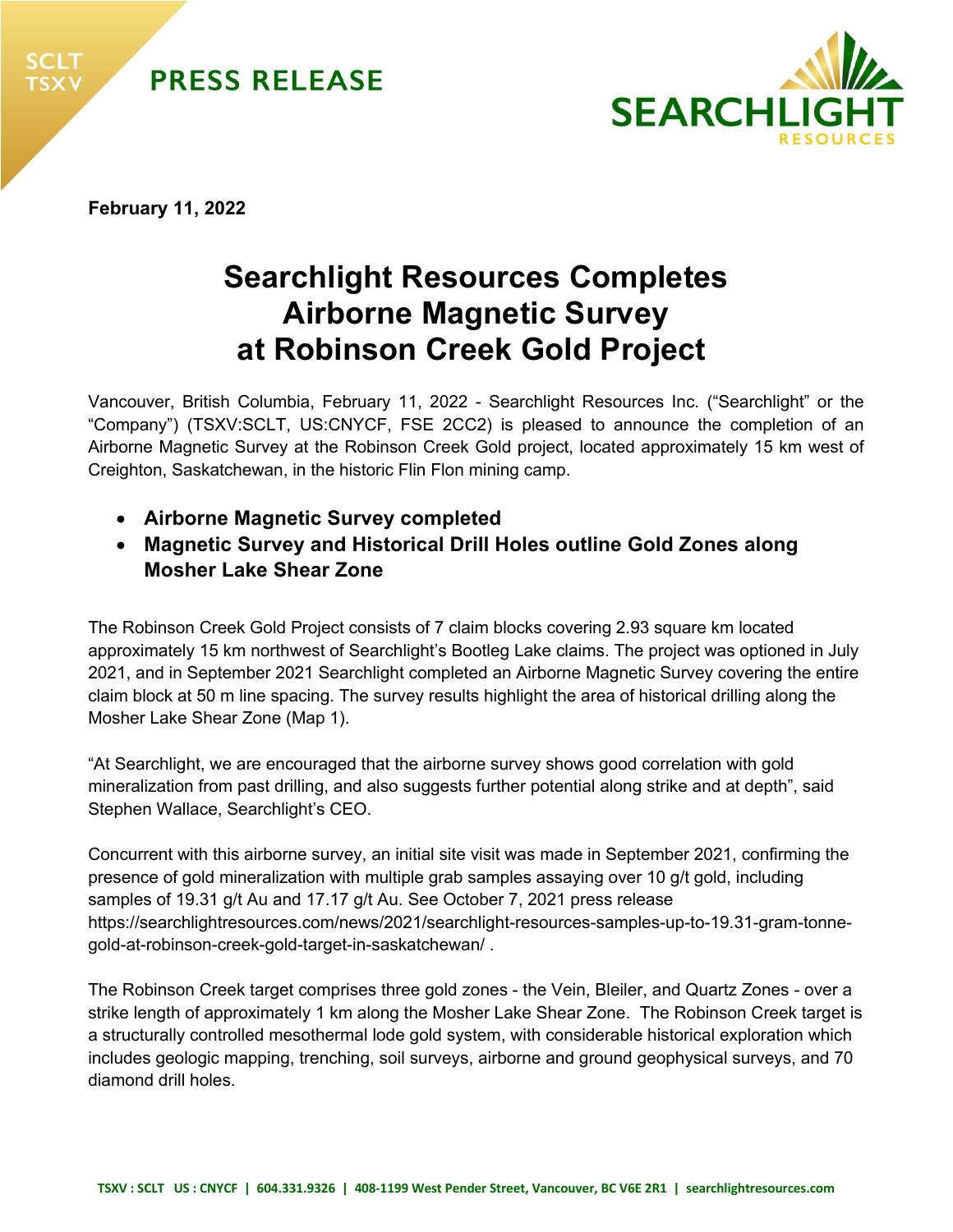The Company continues the digitizing and interpretation of the historic drilling. Planning is underway for a summer field program of trenching, sampling, and mapping to determine the full extent of surface mineralization.



Map 1: Robinson Creek Gold Project – Historical Drill Holes overlaid on Total Magnetic Intensity (nT)

## **Hanson Lake Rare Metals Project**

Searchlight is also pleased to announce that the Company has entered an option agreement with Willgrass Resources Inc. ("Willgrass") of Cochrane, Alberta, Canada, on the Hanson Lake project. This project, which covers 1,236 hectares, is located in Saskatchewan, approximately 65 km west of the world-class mining centre of Flin Flon.

- Option enables Willgrass to earn 50% interest in Hanson Lake project
- 50/50 Joint Venture to be finalized on completion of option
- Exploration targets include Base Metals and Rare Element Pegmatites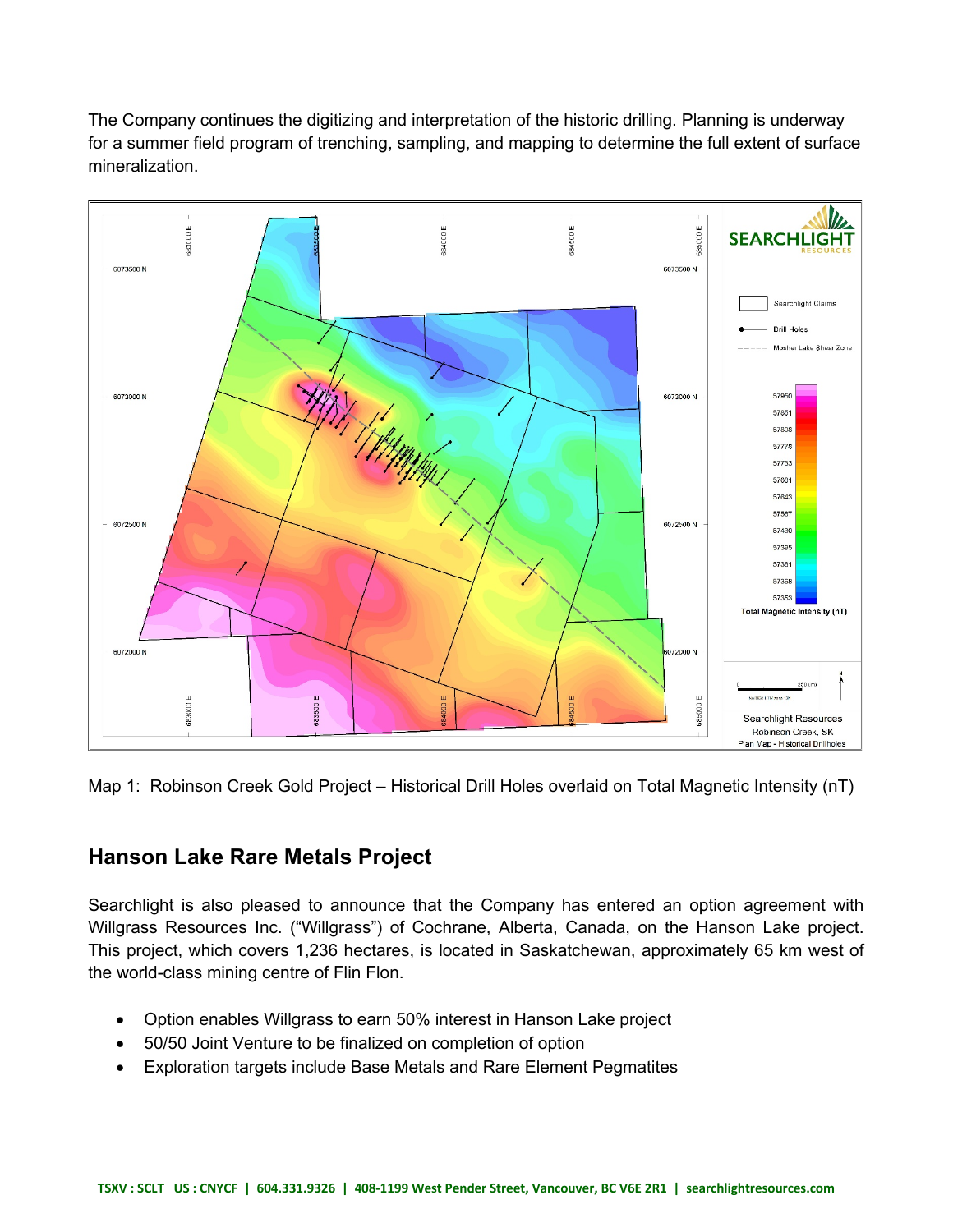The option agreement enables Willgrass to earn a 50% interest in the project by completing assessment work of \$50,000. On the completion of this expenditure, Searchlight and Willgrass will form a 50/50 joint venture to continue exploration on the Hanson Lake claim. Highway 106 crosses this claim, and the base metal and pegmatite targets are located within a kilometre of the highway.

"We are pleased to welcome Willgrass as a partner in exploring this area, which is prospective for both Base Metals and Rare Metals. We look forward to leveraging Willgrass's experience in the area for our mutual benefit", said Stephen Wallace, CEO of Searchlight.

#### **About Searchlight Resources Inc.**

Searchlight Resources Inc. (TSXV:SCLT; US:CYNCF; FSE 2CC2) is a Canadian mineral exploration and development company focused on Saskatchewan, Canada, which has been ranked as the top location for mining investment in Canada by the Fraser Institute. Exploration focus is on gold, uranium and battery minerals throughout the Province.

On behalf of the Board of Directors,

*"Stephen Wallace"* 

Stephen Wallace, President, CEO and Director

### **SEARCHLIGHT RESOURCES INC.**

For further information, visit the Company's website at www.searchlightresources.com or contact:

Searchlight Resources Inc. Alf Stewart, VP Corporate Development (604) 331-9326 info@searchlightresources.com

#### **Forward-Looking Statements**

Information set forth in this news release contains forward-looking statements that are based on assumptions as of the date of this news release. These statements reflect management's current estimates, beliefs, intentions and expectations. They are not guarantees of future performance. The Company cautions that all forward-looking statements are inherently uncertain and that actual performance may be affected by a number of material factors, many of which are beyond the Company's control. Such factors include, among other things: risks and uncertainties relating to the Company's limited operating history and the need to comply with environmental and governmental regulations. Accordingly, actual and future events, conditions and results may differ materially from the estimates, beliefs, intentions and expectations expressed or implied in the forward-looking information.